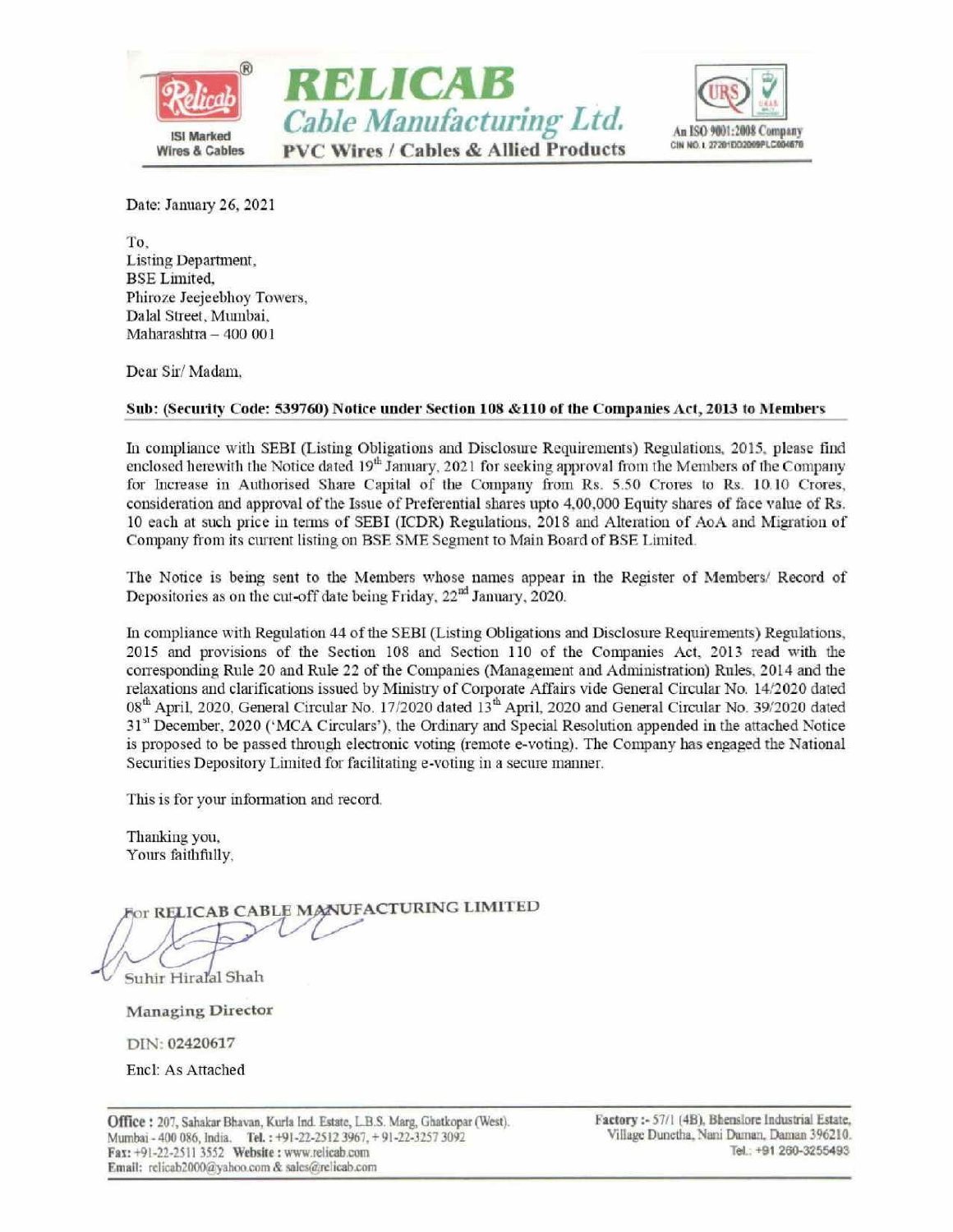

# **RELICAB CABLE MANUFACTURING LIMITED**

57/1, (4-B) Benslore Industrial Estate, Village Dunetha, Nani Daman, Daman – 396 210 Telephone No.  $+91 - 260 - 3255493$ , Fax:  $+91 - 260 - 3255493$ , E-mail: [investor.relicab@gmail.com,](mailto:investor.relicab@gmail.com) Website: [www.relicab.net,](http://www.relicab.net/) CIN: L27201DD2009PLC004670

## **POSAL BALLOT NOTICE**

*(Pursuant to Section 108 and Section 110 of the Companies Act, 2013 (the 'Act') read with Rule 20 and 22 of the Companies (Management and Administration) Rules, 2014)* 

To,

The Members of the Company.

Notice is hereby given, pursuant to Section 108 and Section 110 of the Companies Act, 2013 (the 'Act') read with Rule 20 and 22 of the Companies (Management and Administration) Rules, 2014 (the 'Rules') (including any statutory modification(s) or re-enactment thereof for the time being in force), Regulation 44 of the Securities and Exchange Board of India (Listing Obligations and Disclosure Requirements) Regulations, 2015 (Listing Regulations) and the relaxations and clarifications issued by Ministry of Corporate Affairs ('MCA') vide General Circular No. 14/2020 dated 08<sup>th</sup> April, 2020,General Circular No.  $17/2020$  dated  $13<sup>th</sup>$  April, 2020 and General Circular No. 39/2020 dated  $31<sup>st</sup>$  December, 2020 ('MCA Circulars'), in relation to passing of ordinary and special resolutions by companies under the Companies Act, 2013 through electronic voting (remote e-voting).

The proposed Special Resolution and explanatory statement pertaining to the aforesaid resolution setting out the material facts concerning each item and the reasons thereof are annexed hereto for your consideration.

In compliance with Regulation 44 of the Securities and Exchange Board of India (Listing Obligations and Disclosure Requirements) Regulations, 2015 and pursuant to the provisions of Sections 108 and 110 of the Act read with the Rules and the MCA Circulars and due to pandemic of COVID-19 (Corona-virus) and extended lockdown, the Company has extended only the remote e-voting facility for its Members, to enable them to cast their votes electronically instead of submitting the postal ballot form. The instructions for remote e-voting are appended to this Notice.

The Board of Directors of the Company, at its meeting held on January 19, 2021 has appointed M/s Shah Patel & Associates, Mr. Swapneel Patel (Membership No. 41106 and Certificate of Practice No. 15628), Practicing Company Secretary as the Scrutinizer for conducting the remote e-voting process in a fair and transparent manner. In the event the resolution as set out in the notice is assented by the requisite majority by means of remote e-voting, they shall be deemed to have been passed as Special Resolutions by way of Postal Ballot / e-voting. The Resolution, if passed by requisite majority, shall be deemed to have been passed on the last date specified by the Company for receipt of duly completed remote e-voting process.

You are requested to carefully read the instructions in this Notice and record your assent (FOR) or dissent (AGAINST) through the remote e-voting process not later than 5.00 p.m. on February  $26<sup>th</sup>$ , 2021. The assent or dissent received after such date and time shall be treated as if reply from the Member has not been received.

The Scrutinizer after completion of the scrutiny will submit his report to the Chairman of the Company. Thereafter the results of the voting conducted through the remote e-voting process would be announced by the Chairman or Company Secretary of the Company on the website of the Company [\(www.relicab.net\)](http://www.relicab.net/) and communicated to the stock exchanges on or before February  $27<sup>th</sup>$ , 2021. The aforesaid result would be displayed on the Stock Exchange [\(www.bseindia.com\)](http://www.bseindia.com/) where the shares of the Company are listed and displayed along with the scrutinizer's report on the company's website.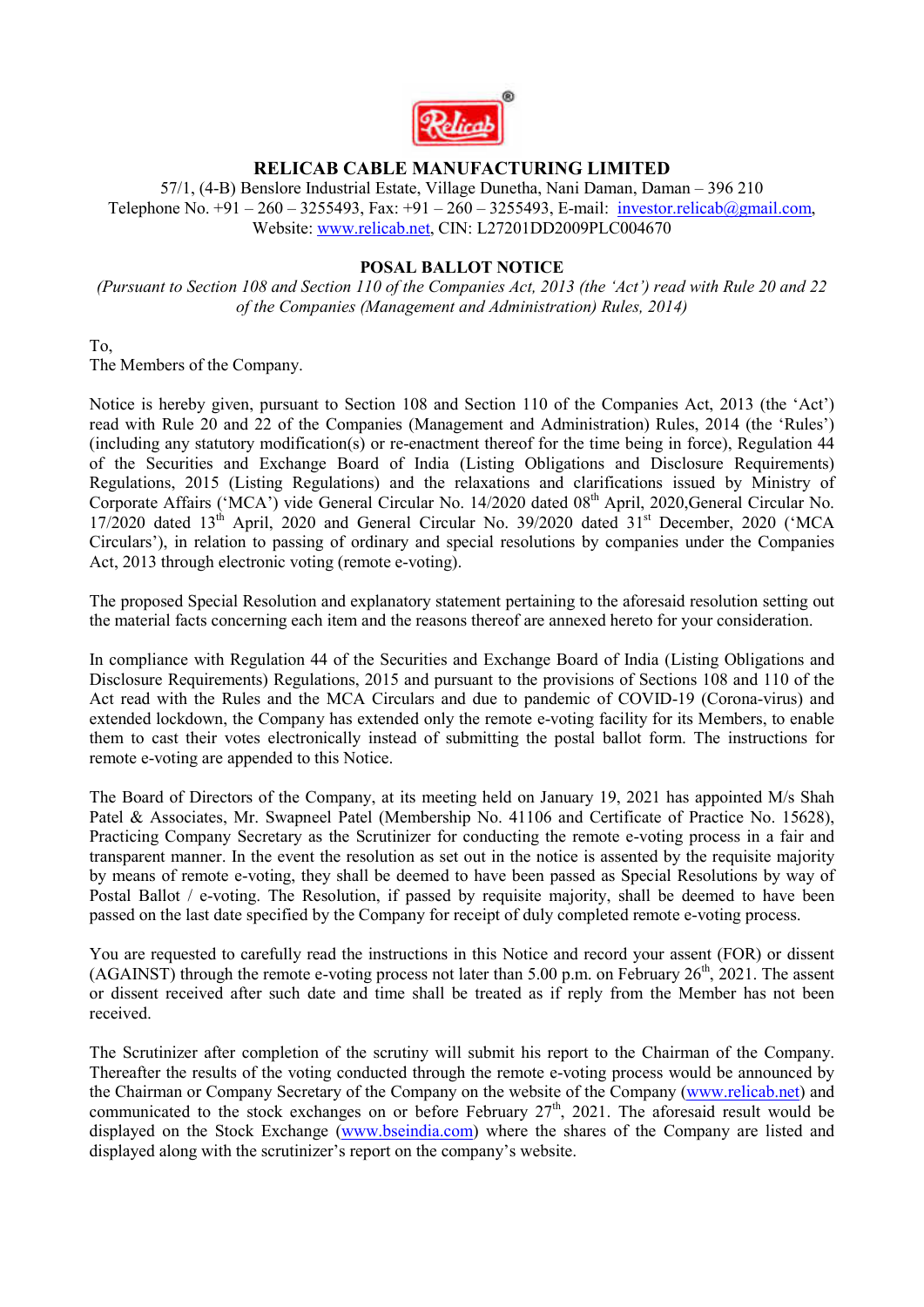#### **Special Business requiring consent of shareholders:**

#### **Item No. 1:**

#### **TO INCREASE THE AUTHORISED SHARE CAPITAL OF THE COMPANY AND CONSEQUENT AMENDMENT TO MEMORANDUM OF ASSOCIATION OF THE COMPANY**

*To consider and if thought fit, to pass with or without modification(s), the following resolution as a Ordinary Resolution:*

**"RESOLVED THAT**, in accordance with the provisions of Sections 13, 61, 64 and all other applicable provisions of the Companies Act, 2013 and rules framed there under (including any statutory modification(s) or re-enactment(s) thereof, for the time being in force) and pursuant to the provisions of the Articles of Association of the Company, approval of the members be and is hereby accorded to increase the Authorised Share Capital of the Company from existing Rs. 5,50,00,000/- (Rupees Five Crores Fifty Lakhs Only) divided into 55,00,000 (Fifty Five Lakhs) Equity Shares of Rs. 10/- (Rupees Ten Only) each to Rs. 10,10,00,000/- (Rupees Ten Crores Ten Lakhs Only) divided into 1,01,00,000 (One Crore One Lakhs) Equity Shares of Rs. 10/- (Rupees Ten Only) each by creation of additional 46,00,000 (Forty Six Lakhs) Equity Shares of Rs.10/- (Rupees Ten Only) each and consequently, the existing Clause V (a) of the Memorandum of Association of the Company be and is hereby altered and substituted by the following as new Clause V (a):

**V** "The Authorised Share Capital of the Company is Rs.10,10,00,000/- (Rupees Ten Crores Ten Lakhs Only) consisting of 1,01,00,000 (One Crore One Lakhs) Equity Shares of Rs.10/- (Rupees Ten only) each."

**"RESOLVED FURTHER THAT**, the Board of Directors of the Company be and are hereby authorised to do all acts deeds and things and take all such steps as may be necessary, proper or expedient to give effect to this resolution."

#### **Item No. 2:**

#### **ISSUE OF EQUITY SHARES ON PREFERENTIAL BASIS**

#### *To consider and if thought fit, to pass with or without modification(s), the following resolution as a Special Resolution:*

"**RESOLVED THAT** pursuant to the provisions of: (a) Sections 23, 42, 62 and other applicable provisions, if any, of the Companies Act, 2013 and relevant Rules issued thereunder including Rule 14 of Companies (Prospectus and Allotment of Securities) Rules, 2014 and Rule 13 of the Companies (Share Capital and Debenture) Rules, 2014; (b) the Securities and Exchange Board of India (Issue of Capital and Disclosure Requirements) Regulations, 2018 ("ICDR Regulations"); (c) the Securities and Exchange Board of India (Listing Obligations and Disclosure Requirements) Regulations, 2015 ("Listing Regulations") and (d) in accordance with other applicable rules, regulations, circulars, notifications, clarifications and guidelines issued thereon, from time to time, by the Government of India, the Securities and Exchange Board of India ("SEBI'), the Reserve Bank of India ("RBI"), the Ministry of Corporate Affairs ("MCA") and the Stock Exchange; the Listing Agreements entered into by the Company with the BSE Limited ("BSE'" / "Stock Exchange'), the provisions of the Memorandum of Association and Articles of Association of the Company and subject to the receipt of approvals, consents, permissions and / or sanctions, if any, from any other appropriate statutory / regulatory authorities and such conditions and modifications as may be prescribed, stipulated or imposed by any of the said statutory / regulatory authorities while granting any such approvals, consents, permissions, and / or sanctions, or which may be agreed to by the Board of Directors of the Company ("Board", which term shall be deemed to include any duly constituted Committee of the Board to exercise its powers including the powers conferred by the Resolutions), the approval of the Members of the Company is hereby accorded to create, issue, offer and allot on a preferential basis, up to 4,00,000 (Four Lakhs) Equity Share of face value of Rs. 10 (Rupees Ten) each ("Subscription Shares"), at a minimum floor price of Rs. 42/- (Rupees Forty-Two Only) per Equity Share or at such higher price as may be determined in accordance with Regulation  $164 / 165$  of the ICDR Regulations and applicable law, to the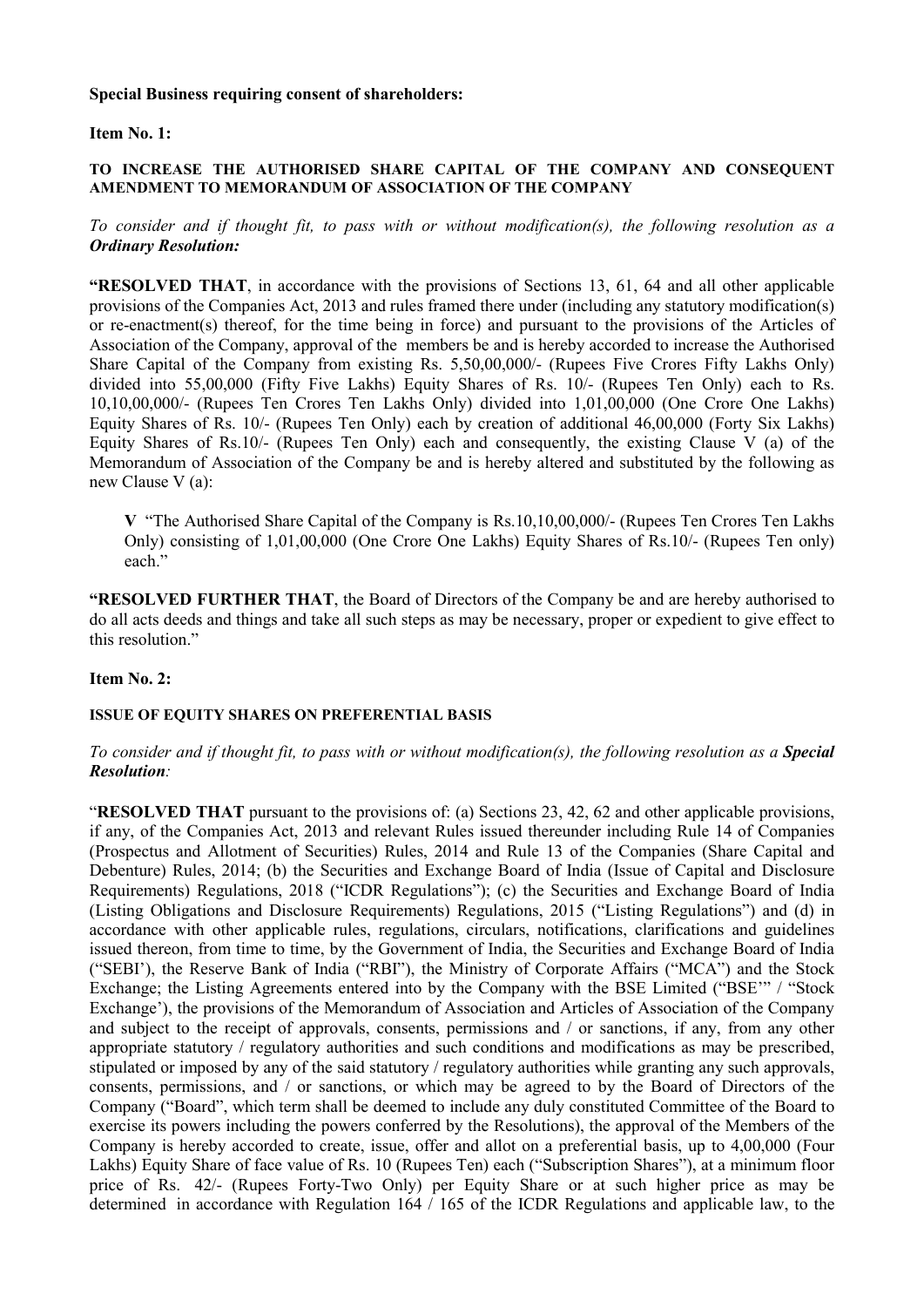Proposed Allottee as mentioned below. (hereinafter referred to as the "Proposed Allottee") whether they are Shareholders of the Company or not, by way of a preferential allotment and in such manner and on such other terms and conditions, as the Board may, in its absolute discretion, think fit.

| Sr.<br>N <sub>0</sub> | <b>Names of the Proposed Allotee</b> | No. of Equity Shares   Category<br>proposed<br>be<br>to<br>allotted |                       | <b>QIB</b>     |
|-----------------------|--------------------------------------|---------------------------------------------------------------------|-----------------------|----------------|
|                       | Mukesh Commercial Pvt. Ltd           | 4,00,000                                                            | <b>Body Corporate</b> | N <sub>0</sub> |

**RESOLVED FURTHER THAT** in accordance with Regulation 161 of the ICDR Regulations, the "Relevant Date" for the determination of the issue price is  $27<sup>th</sup>$  January, 2021.

**RESOLVED FURTHER THAT** the Preferential Allotment shall be subject to the following terms and conditions apart from others as prescribed under applicable laws:

**a)** Allottee shall be required to bring in 100% of the consideration for the relevant Subscription Shares on or before the Date of Allotment thereof.

**b)** The consideration for allotment of the relevant Subscription Shares shall be paid to the Company from the bank account of Allottee.

**c)** The Subscription Shares to be allotted to the respective Allottee shall be locked-in for such period as prescribed under the ICDR Regulations.

**d)** The Subscription Shares shall be allotted within a period of 15 (fifteen) days from the date when the Shareholders' Resolution approving this issue is passed. Where the allotment of the subscription Shares is pending on account of pendency of any approval for the preferential issue / for such allotment by any regulatory / statutory authority, the allotment shall be completed within a period of 15 (fifteen) days from the date of such approval.

**e)** Allotment of the Subscription Shares shall only be made in dematerialized form.

**RESOLVED FURTHER THAT** the Subscription Shares to be created, offered, issued and allotted to the Allottee shall be listed on the Stock Exchange and shall rank pari passu with the existing equity shares of the Company bearing ISIN: INE773T01014, in all respects from the Date of Allotment thereof, and be subject to the requirements of all applicable laws (including with respect to any statutory lock-in) and shall be subject to the provisions of the Memorandum of Association and Articles of Association of the Company.

**RESOLVED FURTHER THAT** subject to the ICDR Regulations and other applicable laws, the Board be and is hereby authorised to decide, approve, vary, modify and alter the terms and conditions of the issue of the Subscription Shares, as it may, in its sole and absolute discretion, deem fit and expedient and to make an offer to the respective Allottee through Private Placement Offer Letter (in Form PAS-4 as prescribed under the Companies Act, 2013), without being required to seek any further consent or approval of the Members.

**RESOLVED FURTHER THAT** pursuant to the provisions of the Companies Act, 2013, the name of the Allottee be recorded in Form PAS-5 for the issue of invitation to subscribe to the Subscription Shares.

**RESOLVED FURTHER THAT** the Board be and is hereby authorized to delegate all or any of the powers herein conferred by this resolution to any Director(s) / Committee of Director(s) or any other Officer or Officers of the Company to give effect to the aforesaid resolution including to execute any document on behalf of the Company and to represent the Company before any appropriate authorities.

"**RESOLVED FURTHER THAT** the Board be and is hereby also authorised to delegate all or any of its powers to any officer(s) or authorized signatory(ies) to give effect to this resolution including execution of any documents on behalf of the Company and to represent the Company before any governmental or regulatory authorities and to appoint any professional advisors, bankers, consultants, advocates and advisors to give effect to this resolution and further to take all others steps which may be incidental, consequential, relevant or ancillary in this connection."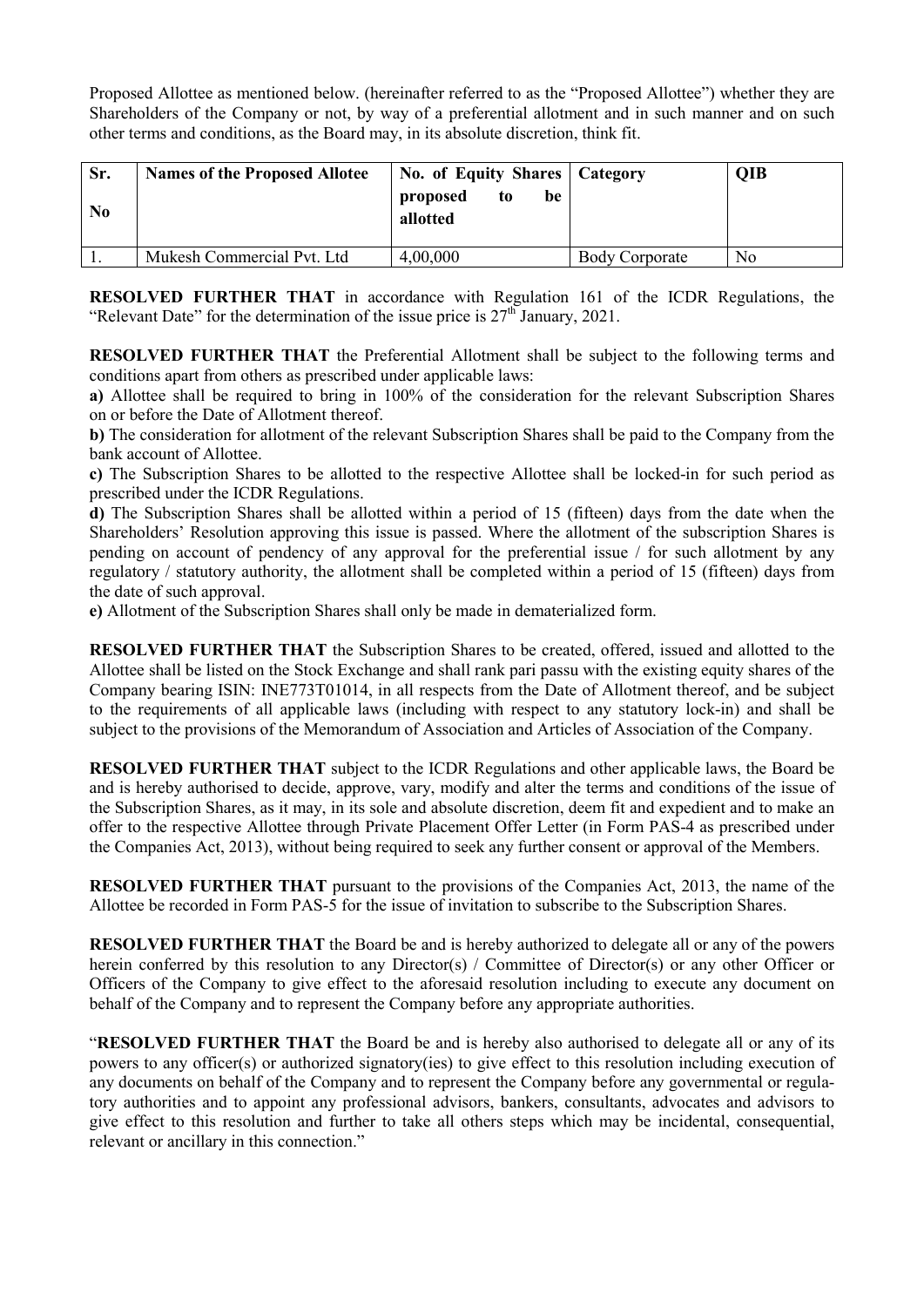#### **Item No. 3:**

## **TO ALTER THE ARTICLE OF ASSOCIATION OF THE COMPANY**

*To consider and if thought fit, to pass with or without modification(s), the following resolution as a Special Resolution:* 

**RESOLVED THAT** pursuant to the provision of section 14 of the Companies Act, 2013 (including any amendment thereto or re-enactment thereof) and the rules framed thereunder, and subject to approvals , permissions and sanctions from the appropriate authority, if any, the Articles of Association of the company be and are hereby altered in the manner set out herein below:

The Existing Article No 40. (i) The company in general meeting may, upon the recommendation of the Board,

resolve—

(a) that it is desirable to capitalise any part of the amount for the time being standing to the credit of any of the company's reserve accounts, or to the credit of the profit and loss account, or otherwise available for distribution; and

(b) that such sum be accordingly set free for distribution in the manner specified in clause (ii) amongst the members who would have been entitled thereto, if distributed by way of dividend and in the same proportions.

be deleted and replaced with the following article :

40. (i) The company may, upon the recommendation of the Board,

resolve—

(a) that it is desirable to capitalise any part of the amount for the time being standing to the credit of any of the company's reserve accounts, or to the credit of the profit and loss account, or otherwise available for distribution; and

(b) that such sum be accordingly set free for distribution in the manner specified in clause (ii) amongst the members who would have been entitled thereto, if distributed by way of dividend and in the same proportions.

"**RESOLVED FURTHER THAT** the Board be and is hereby also authorised to delegate all or any of its powers to any officer(s) or authorized signatory(ies) to give effect to this resolution including execution of any documents on behalf of the Company and to represent the Company before any governmental or regulatory authorities and to appoint any professional advisors, bankers, consultants, advocates and advisors to give effect to this resolution and further to take all others steps which may be incidental, consequential, relevant or ancillary in this connection."

#### **Item No. 4:**

#### **MIGRATION OF LISTING/ TRADING OF EQUITY SHARES OF THE COMPANY FROM SME PLATFORM TO MAIN BOARD OF BSE LIMITED.**

#### *To consider and if thought fit, to pass with or without modification(s), the following resolution as a Special Resolution:*

"**RESOLVED THAT** pursuant to the Regulation 277 and other relevant provisions, laid down in Chapter IX of Securities and Exchange Board of India (Issue of Capital and Disclosure Requirements) Regulation, 2018 and other applicable provisions, if any, of the Companies Act, 2013, Securities and Exchange Board of India (Issue of Capital and Disclosure Requirements) Regulation, 2018 and the rules framed there under, including any amendment, modification, variation or re-enactment thereof, the consent of the members of the company be and is hereby accorded for purpose of migration of the Company's present listing from BSE SME Segment to Main Board of BSE Limited.

**RESOLVED FURTHER THAT** the Board of Directors and the Company Secretary of the Company be and are hereby authorized jointly and/or severally to deal with any Government or semi government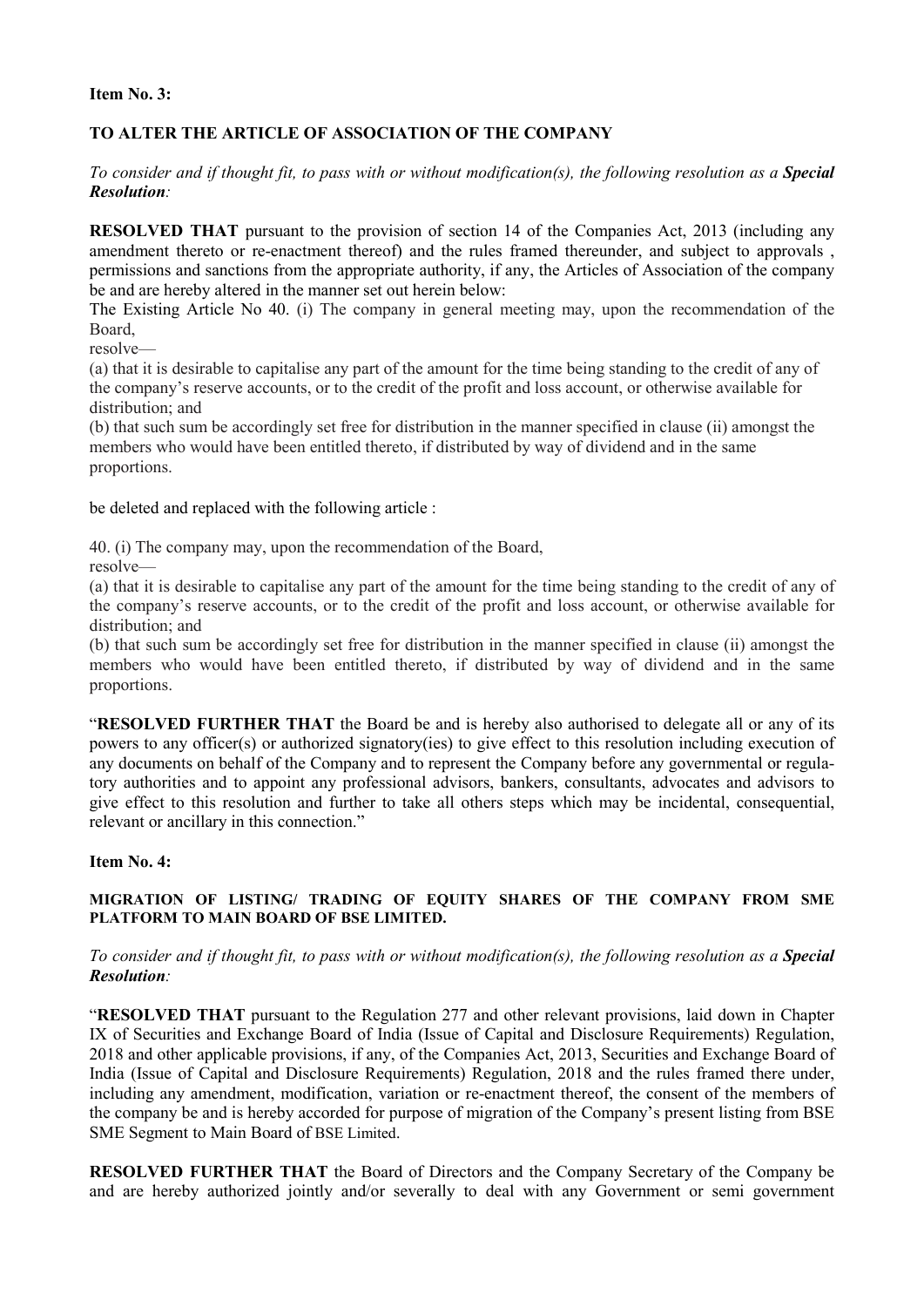authorities or any other concerned intermediaries including but not limited to BSE Limited, Securities and Exchange Board of India, Registrar of Companies, to apply, modify, rectify and submit any application and/or related documents on behalf of the Company for the purpose of migration of the Company's present listing from SME Segment to Main Board of BSE Limited.

**RESOLVED FURTHER THAT** Mr. Suhir. H. Shah Managing Director of the Company be and is hereby authorized to do all such acts, deeds, matters and things including without limitation signing of various forms and documents and take all such steps as may be, in its absolute discretion, deem necessary and with power to accede to such modification and alteration to the aforesaid resolution as may be suggested by Stock exchange or such other authority arising from or incidental to the said resolution and also power to settle questions, difficulties or doubts that may arise in this regard without requiring to secure any further approval of the members of the Company."

## By order of Board of Directors, For **Relicab Cable Manufacturing Limited**

**Place:** Daman Date: 19<sup>th</sup> January, 2021

Sd/-

**Mr. Suhir. H. Shah Chairman & Managing Director DIN:** 01958033

# **Registered Office:**

57/1, (4-B) Benslore Industrial Estate, Village Dunetha, Nani Daman, Daman – 396 210

## **NOTES:**

- 1. An Explanatory statement pursuant to Section 102 of the Companies Act, 2013 (the "Act") setting out the material facts and reasons for the proposed Resolutions, is annexed hereto.
- 2. This Notice is being sent by electronic mode (via e-mail) to those members, whose name appears in the register of members/list of beneficial owners maintained by National Securities Depository Limited ("NSDL")/Central Depository Services (India) Limited ("CDSL") as on 22nd January , 2021 provided by Link Intime India Private Limited (RTA). Members may note that this Notice is also available on Company's website viz. [www.relicab.net.](http://www.relicab.net/) A person who is not a Member on the cut-off date should accordingly treat the Notice as for information purposes only.
- 3. This Notice is being sent electronically (via e-mail) to all Members whose e-mail addresses are registered with Company's Registrar and Share Transfer Agents ('RTA') or the Depositories.
- 4. Members whose e-mail addresses are not registered with RTA and the Depositories, are required to provide their email IDs and other necessary details as per below format to the Company or RTA, pursuant to which, any Member may receive on the e-mail ID provided by the Member this Notice and the procedure for remote e-voting:

Name of First Shareholder, Name of Second Shareholder (In case joint shareholder), Permanent Account No. (PAN), Beneficiary Id/Client Id, No. Share held, Email Id, Mobile No., Address.

*Note: Kindly provide aforesaid details through email at [investor.relicab@gmail.com](mailto:investor.relicab@gmail.com)* / *enotices@linkintime.co.in*

5. In compliance with the provisions of Sections 108 and 110 of the Act and Rules 20 and 22 of the Companies (Management and Administration) Rules, 2014 ("Rules"), Regulation 44 of the SEBI (Listing Obligations & Disclosure Requirements) Regulations, 2015, and as per MCA circulars the Company is pleased to provide voting by electronic means ("E-Voting") only to its Members, to enable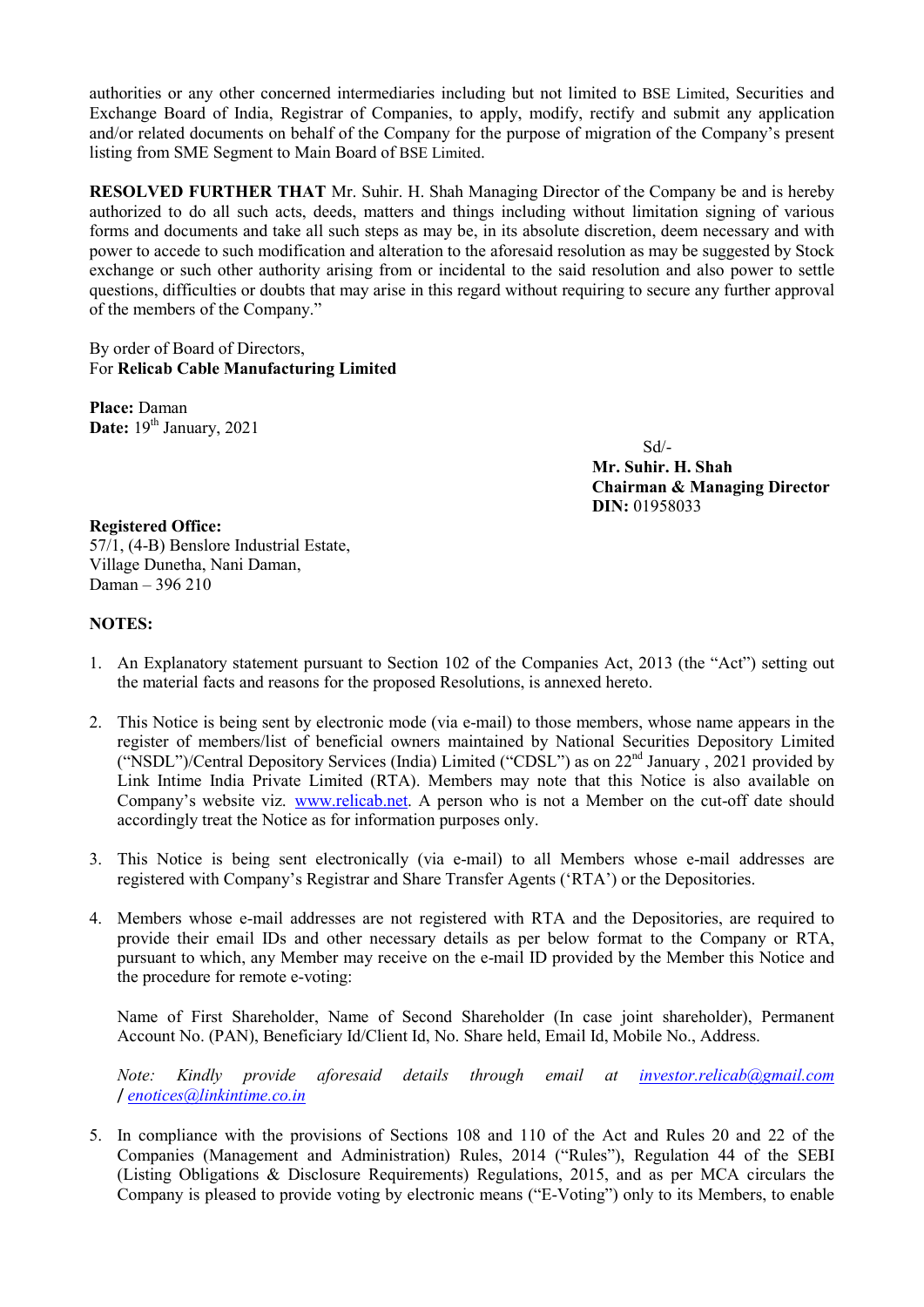them to cast their votes electronically. The Company has engaged the services of NSDL to provide evoting facility to its Members. Voting rights will be reckoned on the paid-up value of share registered in the names of members on  $22<sup>nd</sup>$  January, 2021.

- 6. It is strongly recommended not to share your password with any other person and take utmost care to keep your password confidential. Login to the e-voting website will be disabled upon five unsuccessful attempts to key in the correct password. In such an event, you will need to go through the "Forgot User Details/Password" or "Physical User Reset Password" option available on www.evoting.nsdl.com to reset the password.
- 7. The Company will issue necessary advertisements in the newspaper/ e-newspaper having all India circulation and the newspaper circulating in the District where registered office of the Company is situated for the information of Members whose e-mail addresses are not available in the records of RTA and Depositories.
- 8. The Communication of the assent / dissent to the Special Resolutions proposed in the Notice would take place only through remote e-voting.
- 9. The voting period will commence on January  $28<sup>th</sup>$ , 2021, 9:00 AM and will end on February  $26<sup>th</sup>$ , 2021, 5:00 PM for the Members exercising their vote through electronic voting. The remote e-voting module shall be disabled by National Securities Depository Limited ('NSDL') for voting thereafter.
- 10. The results of the remote e-voting will be declared on February  $27<sup>th</sup>$ , 2021 by the Scrutinizer and will be furnished to the National Stock Exchange India Limited and will also be uploaded on the Company's website [www.relicab.net](http://www.relicab.net/).

## **The instructions for shareholders voting electronically are as under:**

- (i) The e-voting period begins on Thursday, January  $28<sup>th</sup>$ ,  $2021$  at 9:00 am (IST) and ends on Friday, February  $26<sup>th</sup>$ , 2021 at 5:00 p.m. During this period Shareholders of the Company, holding shares either in physical form or in dematerialized form, as on the cut-off date of Friday, January  $22<sup>nd</sup>$ ,  $2021$  may cast their vote electronically. The e-voting module shall be disabled by NSDL for voting thereafter..
- (ii) The shareholders should log on to the e-voting website www.evoting.nsdl.com.
- (iii) Click on Shareholders / Members

## **How do I vote electronically using NSDL e-Voting system?**

*The way to vote electronically on NSDL e-Voting system consists of "Two Steps" which are mentioned below:* 

**Step 1 : Log-in to NSDL e-Voting system at** <https://www.evoting.nsdl.com/> **Step 2 : Cast your vote electronically on NSDL e-Voting system.**

#### **How to Log-into NSDL e-Voting website?**

- 1. Visit the e-Voting website of NSDL. Open web browser by typing the following URL:<https://www.evoting.nsdl.com/>either on a Personal Computer or on a mobile.
- 2. Once the home page of e-Voting system is launched, click on the icon "Login" which is available under 'Shareholders' section.
- 3. A new screen will open. You will have to enter your User ID, your Password and a Verification Code as shown on the screen.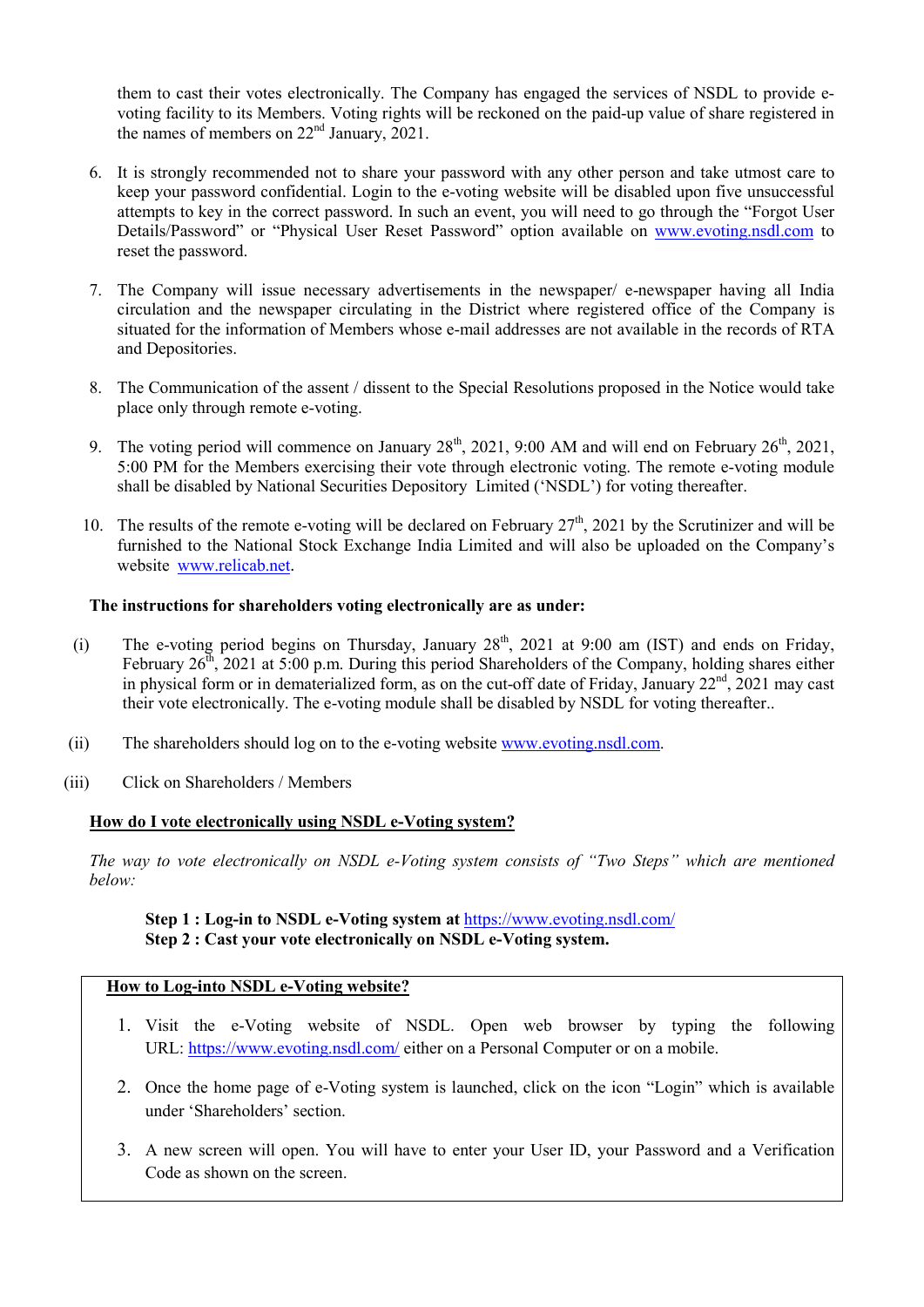*Alternatively, if you are registered for NSDL eservices i.e. IDEAS, you can log-in at <https://eservices.nsdl.com/> with your existing IDEAS login. Once you log-in to NSDL eservices after using your log-in credentials, click on e-Voting and you can proceed to Step 2 i.e. Cast your vote electronically.*

4. Your User ID details are given below :

| Manner of holding shares i.e. Demat   Your User ID is: |                                              |
|--------------------------------------------------------|----------------------------------------------|
| (NSDL or CDSL) or Physical                             |                                              |
| a) For Members who hold shares in demat                | 8 Character DP ID followed by 8 Digit        |
| account with NSDL.                                     | Client ID                                    |
|                                                        | For example if your DP ID is IN300*** and    |
|                                                        | Client ID is $12******$ then your user ID is |
|                                                        | $IN300***12******$                           |
| b) For Members who holdshares in demat                 | 16 Digit Beneficiary ID                      |
| account with CDSL.                                     | For example if your Beneficiary ID is        |
|                                                        | 12************** then your user ID is        |
|                                                        | 17**************                             |
| c) For Members holding shares in Physical              | EVEN Number followed by Folio Number         |
| Form.                                                  | registered with the company                  |
|                                                        | For example if folio number is 001*** and    |
|                                                        | EVEN is 101456 then user<br>ID<br><b>1S</b>  |
|                                                        | 101456001***                                 |

- 5. Your password details are given below:
	- a) If you are already registered for e-Voting, then you can user your existing password to login and cast your vote.
	- b) If you are using NSDL e-Voting system for the first time, you will need to retrieve the 'initial password' which was communicated to you. Once you retrieve your 'initial password', you need to enter the 'initial password' and the system will force you to change your password.
	- c) How to retrieve your 'initial password'?
		- (i) If your email ID is registered in your demat account or with the company, your 'initial password' is communicated to you on your email ID. Trace the email sent to you from NSDL from your mailbox. Open the email and open the attachment i.e. a .pdf file. Open the .pdf file. The password to open the .pdf file is your 8 digit client ID for NSDL account, last 8 digits of client ID for CDSL account or folio number for shares held in physical form. The .pdf file contains your 'User ID' and your 'initial password'.
		- (ii) If your email ID is not registered, your 'initial password' is communicated to you on your postal address.
- 6. If you are unable to retrieve or have not received the " Initial password" or have forgotten your password:
	- a) Click on "**[Forgot User Details/Password](https://www.evoting.nsdl.com/eVotingWeb/commonhtmls/NewUser.jsp)**?"(If you are holding shares in your demat account with NSDL or CDSL) option available on www.evoting.nsdl.com.
	- b) **[Physical User Reset Password](https://www.evoting.nsdl.com/eVotingWeb/commonhtmls/PhysicalUser.jsp)**?" (If you are holding shares in physical mode) option available on [www.evoting.nsdl.com.](http://www.evoting.nsdl.com/)
	- c) If you are still unable to get the password by aforesaid two options, you can send a request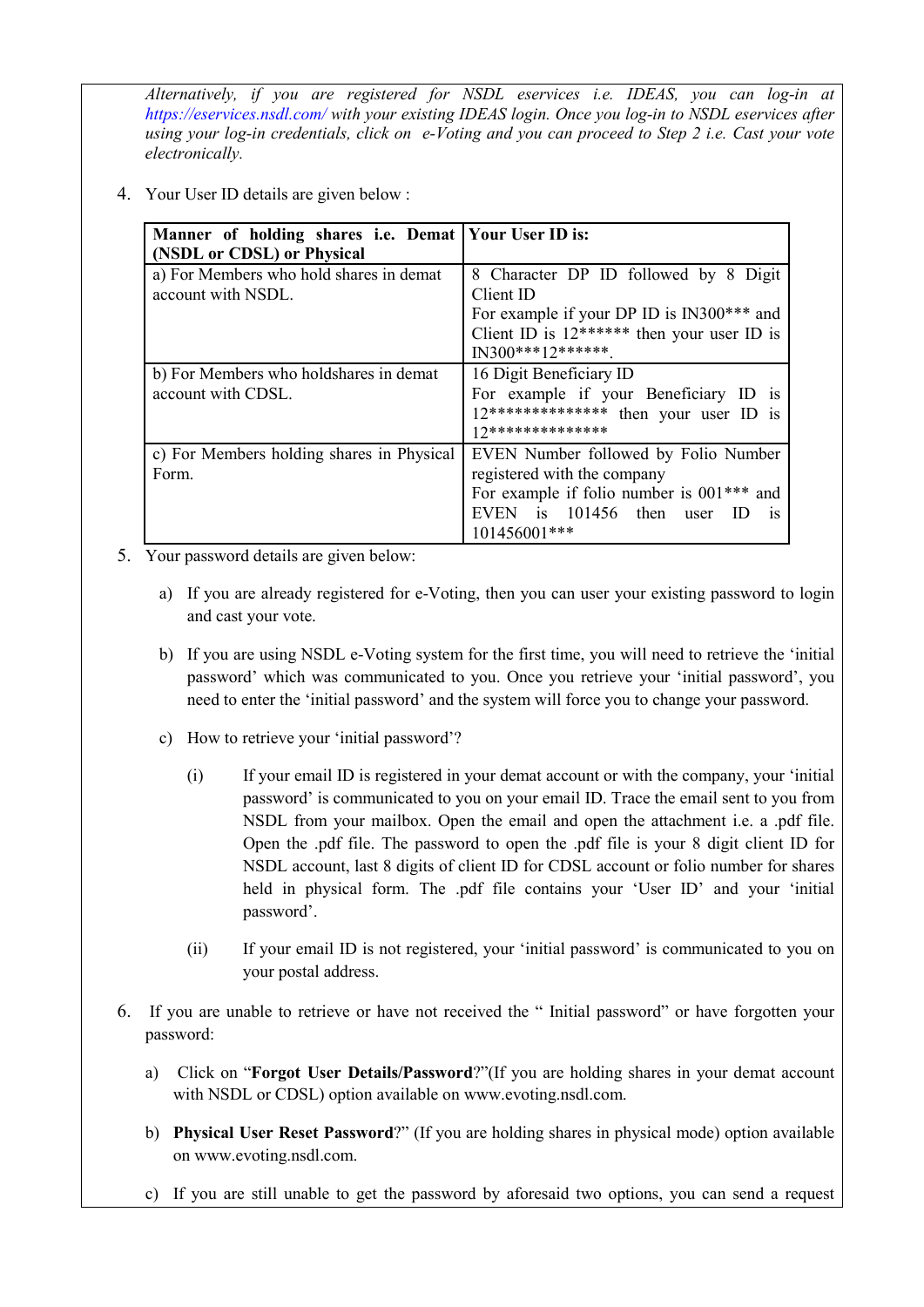at [evoting@nsdl.co.in](mailto:evoting@nsdl.co.in) mentioning your demat account number/folio number, your PAN, your name and your registered address.

- 7. After entering your password, tick on Agree to "Terms and Conditions" by selecting on the check box.
- 8. Now, you will have to click on "Login" button.
- 9. After you click on the "Login" button, Home page of e-Voting will open.

**Details on Step 1 is mentioned below:**

## **Details on Step 2 is given below:**

## **How to cast your vote electronically on NSDL e-Voting system?**

- 1. After successful login at Step 1, you will be able to see the Home page of e-Voting. Click on e-Voting. Then, click on Active Voting Cycles.
- 2. After click on Active Voting Cycles, you will be able to see all the companies "EVEN" in which you are holding shares and whose voting cycle is in active status.
- 3. Select "EVEN" of company for which you wish to cast your vote.
- 4. Now you are ready for e-Voting as the Voting page opens.
- 5. Cast your vote by selecting appropriate options i.e. assent or dissent, verify/modify the number of shares for which you wish to cast your vote and click on "Submit" and also "Confirm" when prompted.
- 6. Upon confirmation, the message "Vote cast successfully" will be displayed.
- 7. You can also take the printout of the votes cast by you by clicking on the print option on the confirmation page.
- 8. Once you confirm your vote on the resolution, you will not be allowed to modify your vote.

## **General Guidelines for shareholders**

- 1 Institutional shareholders (i.e. other than individuals, HUF, NRI etc.) are required to send scanned copy (PDF/JPG Format) of the relevant Board Resolution/ Authority letter etc. with attested specimen signature of the duly authorized signatory(ies) who are authorized to vote, to the Scrutinizer by e-mail to [swapneel@spassociates.co](mailto:swapneel@spassociates.co) with a copy marked to [evoting@nsdl.co.in.](mailto:evoting@nsdl.co.in)
- 2. It is strongly recommended not to share your password with any other person and take utmost care to keep your password confidential. Login to the e-voting website will be disabled upon five unsuccessful attempts to key in the correct password. In such an event, you will need to go through the ["Forgot User Details/Password?"](https://www.evoting.nsdl.com/eVotingWeb/commonhtmls/NewUser.jsp) or ["Physical User Reset Password?"](https://www.evoting.nsdl.com/eVotingWeb/commonhtmls/PhysicalUser.jsp) option available on www.evoting.nsdl.com to reset the password.
- 3. In case of any queries, you may refer the Frequently Asked Questions (FAQs) for Shareholders and e-voting user manual for Shareholders available at the download section of [www.evoting.nsdl.com](http://www.evoting.nsdl.com/) or call on toll free no.:1800 1020 990( Airtel) and 1800 22 44 30 (MNTL) or send a request at [evoting@nsdl.co.in](mailto:evoting@nsdl.co.in)

# **Process for those shareholders whose email ids are not registered with the depositories for procuring user id and password and registration of e mail ids for e-voting for the resolutions set out in this notice**:

1. In case shares are held in physical mode please provide Folio No., Name of shareholder, scanned copy of the share certificate (front and back), PAN (self attested scanned copy of PAN card), AADHAR (self attested scanned copy of Aadhar Card) by email to  $investor.relicab@gmail.com$  In case shares are held in demat mode, please provide DPID-CLID (16 digit DPID + CLID or 16 digit beneficiary ID), Name,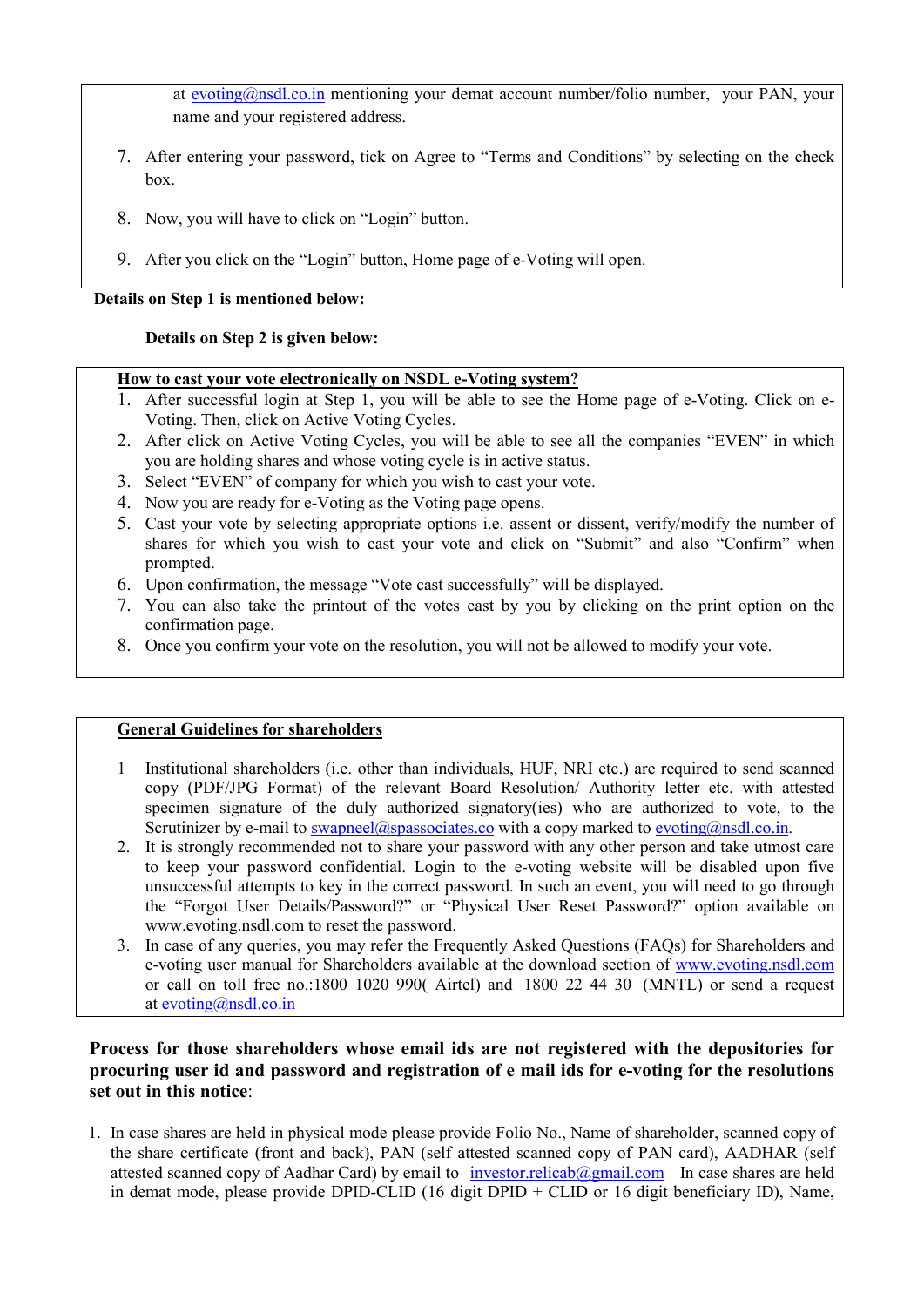client master or copy of Consolidated Account statement, PAN (self attested scanned copy of PAN card), AADHAR (self attested scanned copy of Aadhar Card) to : [investor.relicab@gmail.com](mailto:investor.relicab@gmail.com) 

## **EXPLANATORY STATEMENT PURSUANT TO SECTION 102 OF THE COMPANIES ACT, 2013**

## **ITEM NO: 1**

Presently, the Authorized Share Capital of your Company is Rs. 5,50,00,000/- divided into 55,00,000 (Fifty Five Lakhs) Equity Shares of Rs. 10/- (Rupees Ten Only) each.

The Board of Directors have considered it necessary to increase the Authorised Share Capital of the Company which is presently at Rs. 5,50,00,000/- (Rupees Five Crores Fifty Lakhs Only) divided into 55,00,000 (Fifty Five Lakhs) Equity Shares of Rs. 10/- (Rupees Ten Only) each to Rs. 10,10,00,000/- (Rupees Ten Crores Ten Lakhs Only) divided into 1,01,00,000 (One Crore One Lakhs) Equity Shares of Rs. 10/- (Rupees Ten Only) each by creation of additional 46,00,000 (Forty Six Lakhs) Equity Shares of Rs.10/- (Rupees Ten Only) each. In view of the above, it is necessary to amend Clause V (a) of the Memorandum of Association to increase the Authorised Share Capital from Rs. 5.50 Crores to Rs.10.10 Crores.

The Board recommends the resolution as set out at Item No.1 of the Notice for approval by the Members.

None of the Directors, Key Managerial Personnel and/or their relatives thereof are, in any way, concerned or interested, financially or otherwise, in the aforesaid resolution.

# **ITEM NO. 2**

The growing business of your Company requires funds for its various requirements. Your Company thinks that one way of achieving this would be through the preferential allotment of Equity Share. Members may note that the Company is undertaking an issue and allotment of certain equity shares, the proceeds of which will be primarily used to meet the working capital requirements and repayment of loans..

Accordingly, The Company proposes to issue up to 4,00,000 (Four Lakh ) equity shares ("**Equity Shares**") of face value of Rs. 10/- (Rupees Ten Only) each at a minimum floor price of Rs. 42/- (Rupees Forty-Two Only) per Equity Share or at such higher price as may be determined in accordance with Regulation 164 / 165 of the ICDR Regulations and applicable law, to the Proposed Allottee as mentioned below.

In terms of Sections 23, 42 and 62(1)(c) of the Companies Act, 2013 and Regulation 160 of the ICDR Regulations, approval of the Members by way of a Special Resolution is required to issue the Subscription Shares II on preferential basis. The relevant details and other material facts in connection thereto are provided hereunder:

**1) The object / purpose of the preferential issue:**

The Company is undertaking an issue and allotment of up to 4,00,000 (Four Lakhs) Equity Shares, the proceeds of which will be primarily used to meet the working capital requirements and repayment of loans.

- **2) The total number of Equity Share or other securities to be issued:** The Board intends to offer, issue and allot up to 4,00,000 (Four Lakhs) Equity Share of the Company having face value of Rs. 10/- (Rupees Ten) each.
- **3) Price of the Preferential Issue:**  The Company proposes to offer, issue and allot Subscription Shares at a minimum floor price of Rs. 42/- (Rupees Forty-Two Only) per Equity Share or at such higher price as may be determined in accordance with Regulation 164 / 165 of the ICDR Regulations and applicable law, to the Proposed Allottee as mentioned below.

## **4) Basis on which the price of the Preferential Issue has been arrived at:**

The Equity Shares of the Company are listed on the BSE Limited ("BSE"). In accordance with SEBI (ICDR) Regulations, for the purpose of computation of minimum price for equity per equity share, we shall consider the relevant price on BSE. In terms of the applicable provision of ICDR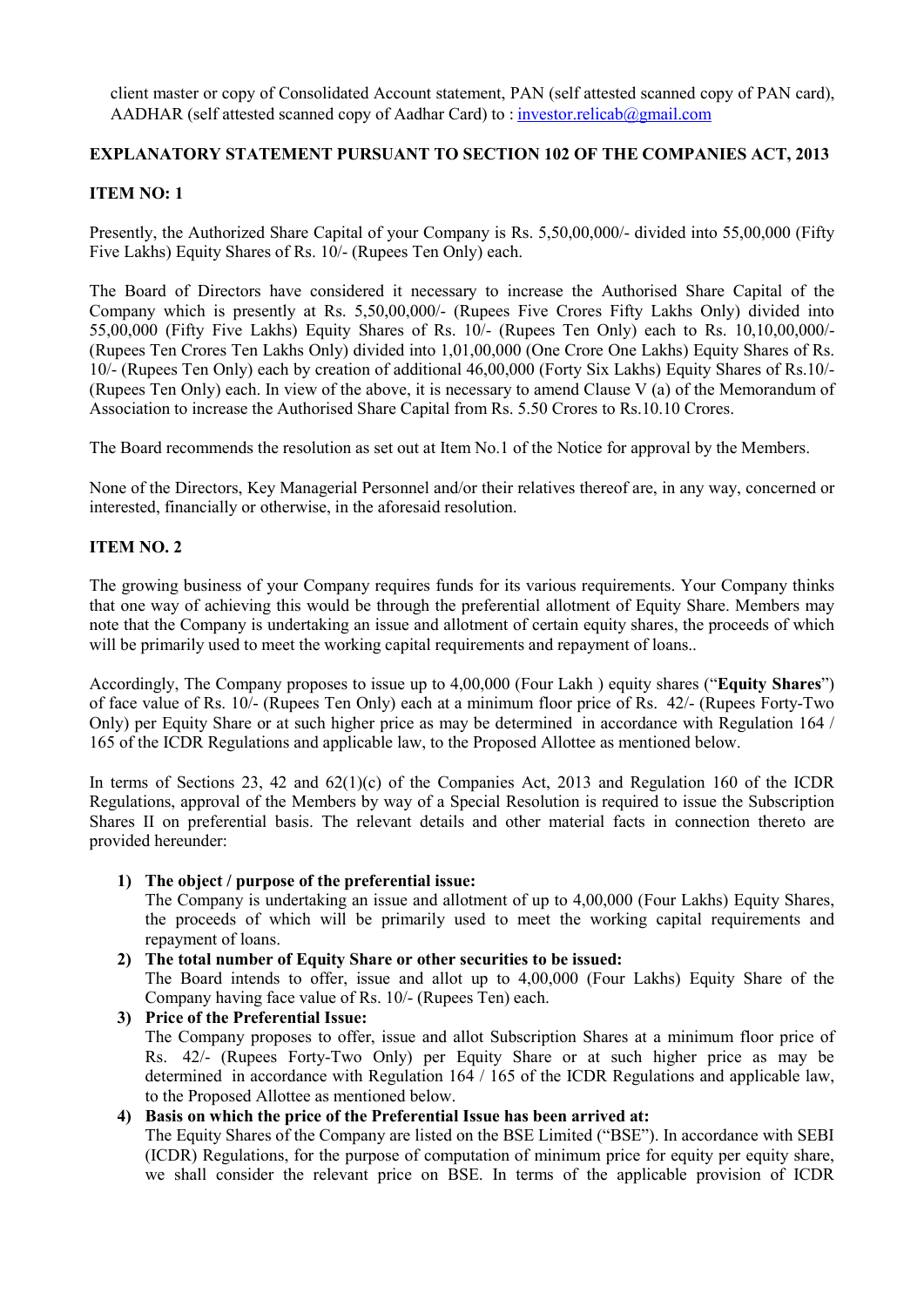Regulations, the price at which equity shares shall be allotted shall not be less than higher of the following:

- a) the average of the weekly high and low of the Volume Weighted Average Price of the related equity shares quoted on the recognised stock exchange during the twenty-six weeks preceding the Relevant Date; or
- b) the average of the weekly high and low of the Volume Weighted Average Price of the related equity shares quoted on a recognised stock exchange during the two weeks preceding the Relevant Date; or
- c) at such other price, calculated in accordance with Regulation 164 and / or Regulation 165 of the ICDR Regulation and applicable laws; or
- d) Rs. 42/- (Rupees Forty Two) being the floor price as mutually agreed between the parties.

Since the equity shares of the company have been listed on the recognized stock exchange for a period of more than 26 weeks prior to the relevant date, it is not required to re-compute the price per Equity Share to be issued and therefore, the company is not required to submit the undertaking specified under the regulation  $163(1)(g)$  and  $163(1)(h)$  of the SEBI (ICDR) Regulation.

- **5) Relevant date with reference to which the price has been arrived at:** The Relevant Date as per Regulation 161 of Chapter V of the ICDR Regulations for the determination of the said issue price for the Subscription Shares is  $27<sup>th</sup>$  January, 2021.
- **6) The class or classes of persons to whom the allotment is proposed to be made:** The allotment is proposed to be made to the Proposed Allottee as mentioned at point no. 9 below.
- **7) The intention / proposal of the Promoters, Directors and Key Managerial Personnel of the Company to subscribe to the proposed preferential issue:** None of the Directors, Key Managerial Personnel or any of their relatives is concerned or interested, financially or otherwise, in the proposed Special Resolution set out in this Notice for the allotment of Subscription Shares nor do such persons intend to subscribe to the preferential issue of the Subscription Shares.

#### **8) Proposed time for completion of the allotment:**

The Company will complete the allotment pursuant to the Preferential Issue within a period of 15 (fifteen) days from the date when the Shareholders' Resolution approving this Preferential Issue is passed. Where the allotment of the subscription Shares is pending on account of pendency of any approval for the preferential issue / for such allotment by any regulatory / statutory authority, the allotment shall be completed within a period of 15 (fifteen) days from the date of such approval.

**9) The identity of the Proposed Allottee, maximum number of Equity Shares proposed to be issued and the percentage of post issue capital that may be held by the Proposed Allottee:**

| Sr.<br>No. | <b>Proposed Allottee</b>            | Category              | of<br>No.<br>Equity<br><b>Share</b> | <b>Pre-Issue</b><br>shareholding |               | Post-Issue<br>shareholding |               |
|------------|-------------------------------------|-----------------------|-------------------------------------|----------------------------------|---------------|----------------------------|---------------|
|            |                                     |                       |                                     | No.<br>of<br>shares              | $\frac{0}{0}$ | No.<br>of<br>shares        | $\frac{0}{0}$ |
| 1.         | <b>Mukesh Commercial Pvt</b><br>Ltd | <b>Body Corporate</b> | 4,00,000                            | NIL                              |               | 4,00,000                   | 6.89          |

#### **Details of the Proposed Allottee:**

**10) The change in control, if any, in the Company that would occur consequent to the preferential issue:**

There will not be any change in control / management, consequent to this preferential issue.

**11) The Number of persons to whom allotment on preferential basis has been made during the year in terms of number of securities as well as price**:

The Company has not made any preferential issue of securities during the year.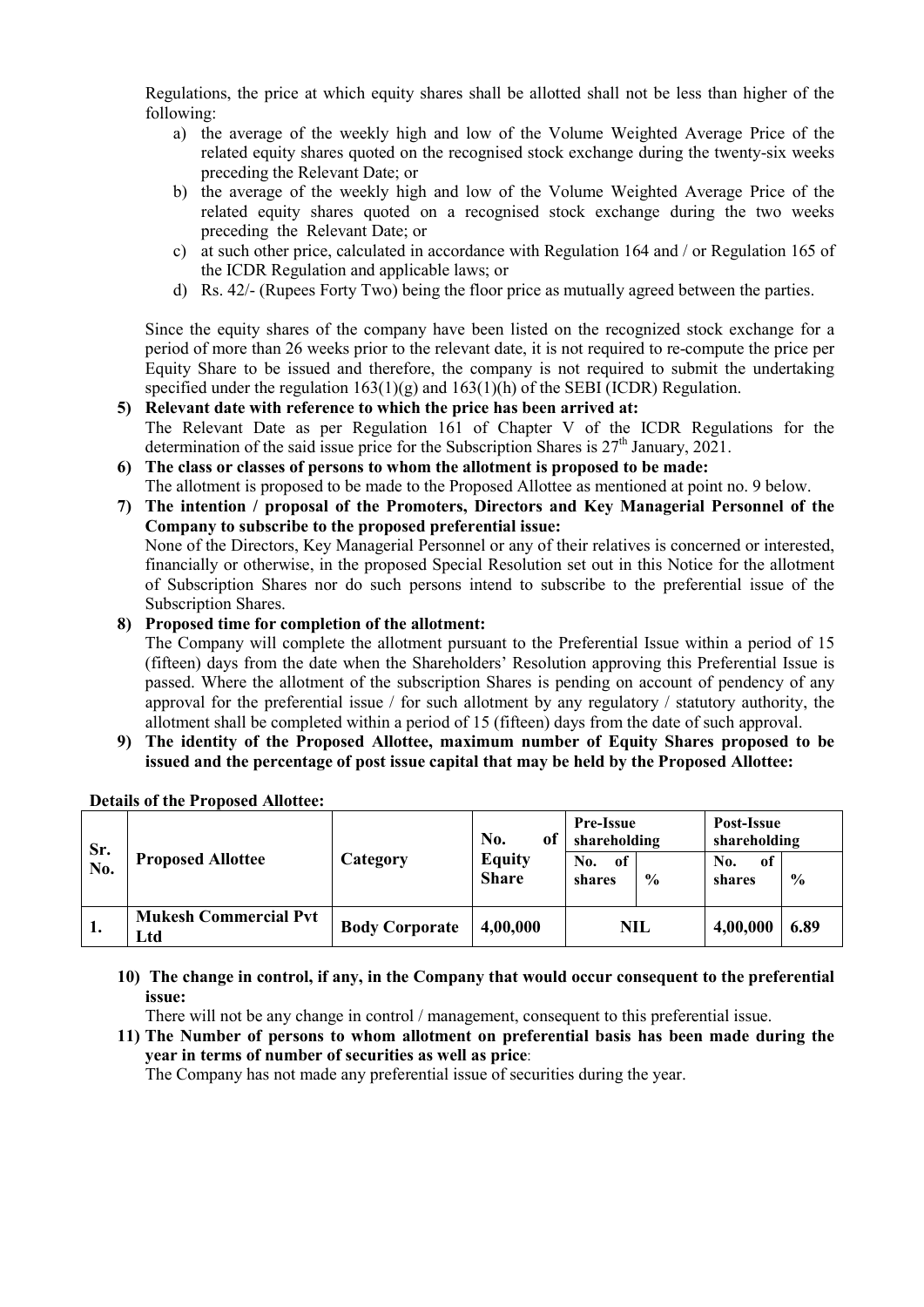| Sr.<br>No.     | Category                                                                       | <b>Pre-Issue Shareholding</b> |               | <b>Post-Issue Shareholding</b> |               |
|----------------|--------------------------------------------------------------------------------|-------------------------------|---------------|--------------------------------|---------------|
|                |                                                                                | No. of<br><b>Shares</b> held  | $\frac{0}{0}$ | No. of Shares<br>held          | $\frac{0}{0}$ |
| A              | <b>Promoters and Promoters Group holding</b>                                   |                               |               |                                |               |
| 1              | Indian                                                                         |                               |               |                                |               |
|                | Individual/HUF                                                                 | 29,74,530                     | 55.07         | 29,74,530                      | 51.27         |
| $\overline{2}$ | Foreign                                                                        |                               |               |                                |               |
|                | Sub Total (A)                                                                  | 29,74,530                     | 55.07         | 29,74,530                      | 51.27         |
|                |                                                                                |                               |               |                                |               |
| B              | <b>Non Promoters / Public holding</b>                                          |                               |               |                                |               |
| 1              | <b>Institutional Investors</b>                                                 |                               |               |                                |               |
| $\overline{2}$ | Non Institution                                                                |                               |               |                                |               |
| a              | <b>Bodies Corporate</b>                                                        |                               |               |                                |               |
|                | Indian                                                                         | 15,24,000                     | 28.21         | 19,24,000                      | 33.16         |
| $\mathbf b$    | Individuals                                                                    |                               |               |                                |               |
|                | Individuals shareholders holding nominal share<br>capital upto Rs. 1 lakh      | 48,000                        | 0.88          | 48,000                         | 0.83          |
|                | Individuals shareholders holding nominal share<br>capital in excess Rs. 1 lakh | 8,01,000                      | 14.82         | 8,01,000                       | 13.81         |
| $\mathbf{c}$   | Others                                                                         |                               |               |                                |               |
|                | <b>Clearing Members</b>                                                        | 54,000                        | 1.00          | 54,000                         | 0.93          |
|                | Sub Total (B)                                                                  | 24,27,000                     | 44.93         | 28,27,000                      | 48.73         |
|                |                                                                                |                               |               |                                |               |
|                | Grand Total (A+B)                                                              | 54,01,530                     | 100.00        | 58,01,530                      | 100.00        |

**12) Pre and Post Issue Shareholding pattern of the Company:**

- **13) Identity of the Natural Person who are the Ultimate Beneficial Owners of the Subscription Shares proposed to be allotted and / or who ultimately control the allottee**  i) Gajanand Gupta (Director/Beneficial Owner)
	- ii) Vinod Kumar Shah (Director/Beneficial Owner)
- **14) Contribution being made by the Promoters or Directors either as part of the Preferential Issue to Non-QIBs or separately in furtherance of objects**:

No contribution is being made by Promoters or Directors of the Company, either as part of the Preferential Issue or separately in furtherance of objects.

#### **15) Auditors' Certificate**:

A Certificate from M/s. Jain Jagawat Kamdar & Co., Chartered Accountants, Statutory Auditors of the Company, certifying that the Preferential Issue is being made in accordance with the requirements under the ICDR Regulations shall be made available from the starting date of Postal Ballot / E-voting on the website of the Company at: [www.relicab.net.](http://www.relicab.net/)

#### **16) Lock-in Period:**

The Subscription Shares allotted pursuant to the Preferential Issue to Promoter & Public Category will be subject to applicable lock-in and transfer restrictions under Regulation 167 of the ICDR Regulations.

#### **17) Other disclosures**

- a) The proposed Allottee have not sold or transferred any equity shares of the Company during the 6 (six) months preceding the Relevant Date;
- b) Report of a Registered Valuer under provisions of second proviso to Rule 13(1) of the Companies (Share Capital and Debentures) Rules, 2014, as amended, is not required for the allotment of Subscription Shares;
- c) The justification for the allotment proposed to be made for consideration other than cash together with valuation report of the Registered Valuer is not applicable as the allotment of Subscription Shares is for a cash consideration.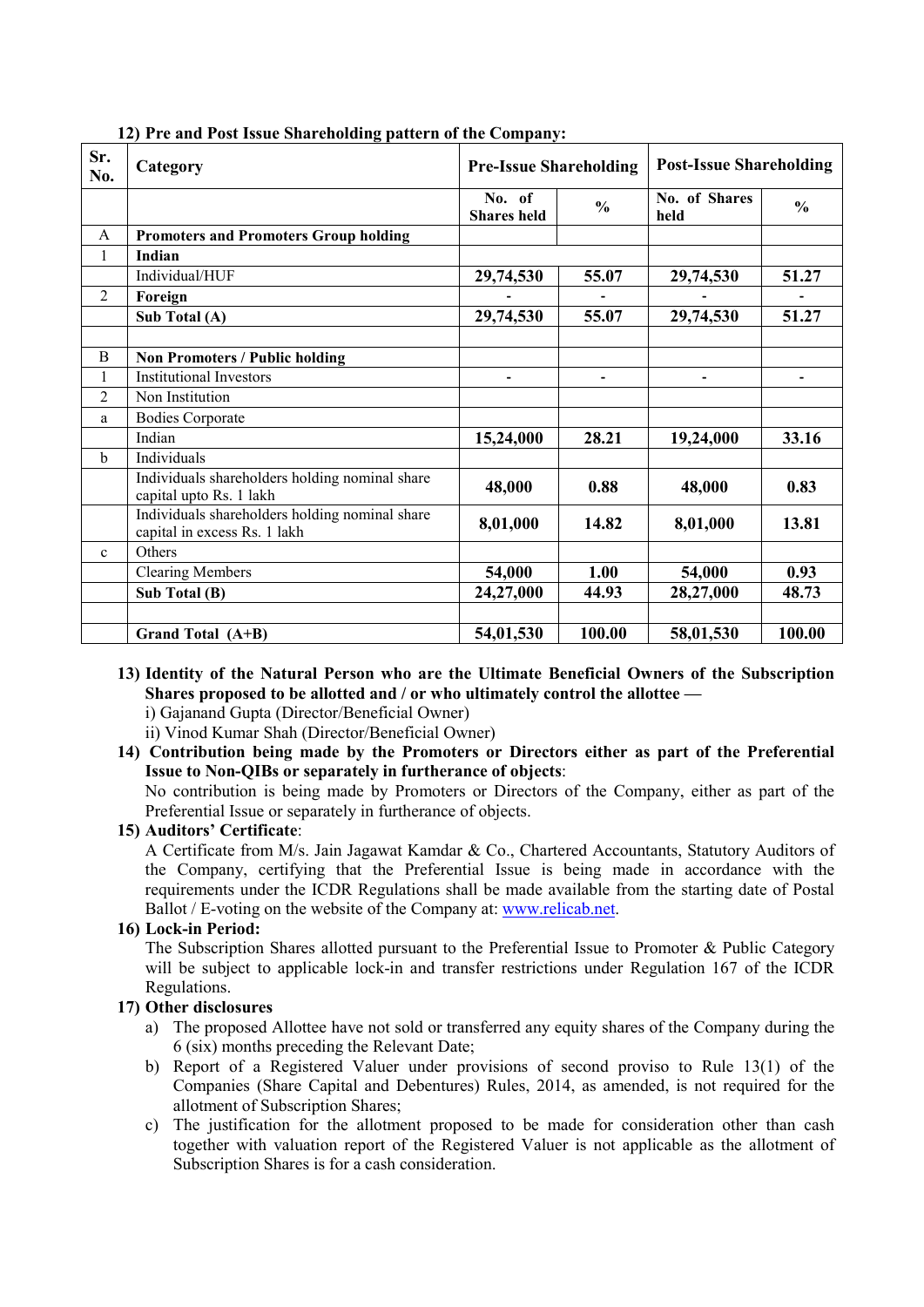## **18) Undertakings**

- a) Neither the Company nor any of its Promoters or Directors is a wilful defaulter;
- b) Neither the Company nor any of its Promoters or Directors is a fugitive economic offender as defined under the ICDR Regulations;
- c) The equity shares of the Company have been listed for a period of more than twenty six weeks as on the Relevant Date, the provisions of Regulation 164(3) of the ICDR Regulations governing recomputation of the price of shares, shall not be applicable;
- d) The Company shall re-compute the price of the relevant shares to be allotted under the Preferential Allotment to Promoter & Public Category in terms of the provisions of ICDR Regulations where it is required to do so;
- e) If the amount payable on account of the re-computation of price is not paid within the time stipulated in ICDR Regulations, the relevant shares to be allotted under the Preferential Allotment to Promoter & Public Category shall continue to be locked-in till the time such amount is paid by them;
- f) The Company is in compliance with the conditions for continuous listing of equity shares as specified in the listing agreement with the Stock Exchange and the Listing Regulations and circulars and notifications issued by the SEBI thereunder.

The consent of the Members is sought for the issue of Equity Share in terms of Section  $62(1)(c)$  and other applicable provisions, if any, of the Act and in terms of the provisions of the ICDR Regulations and the Listing Agreements entered into by the Company with the stock exchange, where the Company's Equity Shares are listed.

In light of above, you are requested to accord your approval to the Special Resolution as set out at Item No.2 of the accompanying Notice.

None of the Directors, Manager, Key Managerial Personnel of the Company or their respective relatives are in any way, concerned or interested in the aforesaid resolutions.

## **ITEM NO. 3**

Pursuant to section 14 of the Companies Act, 2013 (Act) the Company can alter its Articles of Association (AOA) by way of a special resolution. The existing AOA of the company authorises company to issue bonus shares only after approval of members. As per provisions of SEBI (Issue of Capital and Disclosure Requirements) Regulations, 2018 a listed company may issue bonus shares without requiring the approval of members subject to certain provisions of the said regulations. Accordingly the board has, subject to approval of members by special resolution, at its meeting held on 19<sup>th</sup> January, 2021 approved below mentioned alterations in its AOA to enable the Board exercise its powers to issue bonus shares without specific approval of its members in compliance with SEBI (Issue of Capital and Disclosure Requirements) Regulations 2018.

Changes proposed in the new AOA are as follows:

| The Existing Article No 40.                            | Proposed Article No 40.                                |  |  |  |
|--------------------------------------------------------|--------------------------------------------------------|--|--|--|
| (i) The company in general meeting may,<br>40          | 40<br>The<br>the<br>(i)<br>company<br>upon<br>may,     |  |  |  |
| upon the recommendation of the Board,                  | recommendation of the Board,                           |  |  |  |
| resolve—                                               |                                                        |  |  |  |
| (a) that it is desirable to capitalise any part of the | $resolve$ —                                            |  |  |  |
| amount for the time being standing to the credit of    |                                                        |  |  |  |
| any of the company's reserve accounts, or to the       | (a) that it is desirable to capitalise any part of the |  |  |  |
| credit of the profit and loss account, or otherwise    | amount for the time being standing to the credit of    |  |  |  |
| available for distribution; and                        | any of the company's reserve accounts, or to the       |  |  |  |
|                                                        | credit of the profit and loss account, or otherwise    |  |  |  |
| (b) that such sum be accordingly set free for          | available for distribution; and                        |  |  |  |
| distribution in the manner specified in clause (ii)    |                                                        |  |  |  |
| amongst the members who would have been                | (b) that such sum be accordingly set free for          |  |  |  |
| entitled thereto, if distributed by way of dividend    | distribution in the manner specified in clause (ii)    |  |  |  |
|                                                        | amongst the members who would have been                |  |  |  |